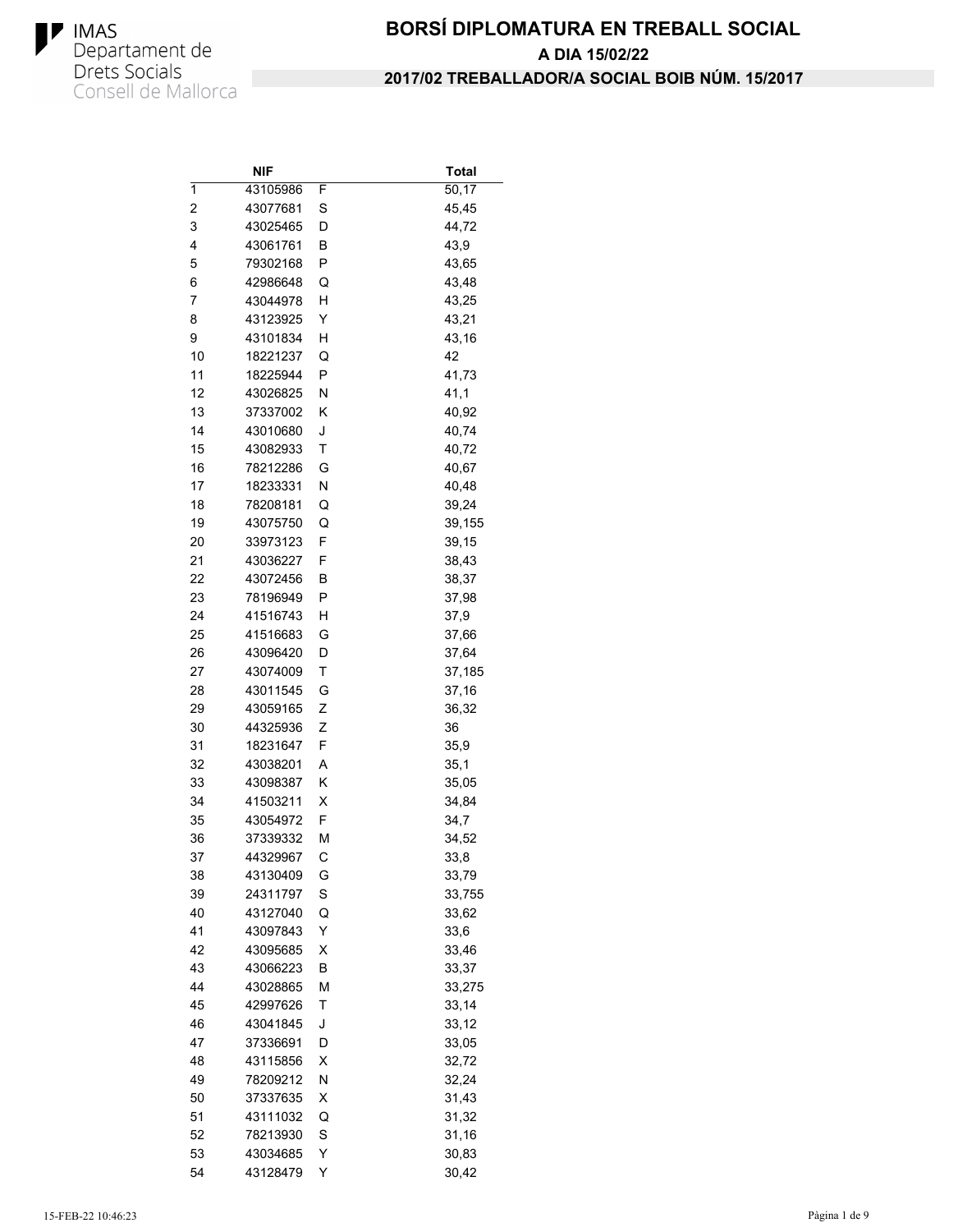

|     | NIF      |   | Total  |
|-----|----------|---|--------|
| 55  | 43145816 | R | 30,3   |
| 56  | 51347166 | В | 30,19  |
| 57  | 43217153 | S | 30,15  |
| 58  | 43068320 | S | 29,56  |
| 59  | 44326773 | Τ | 29,47  |
| 60  | 43088691 | P | 29,36  |
| 61  | 43009989 | Ν | 29,21  |
| 62  | 32045200 | J | 28,99  |
| 63  | 43169019 | C | 28,99  |
| 64  | 37336198 | E | 28,8   |
| 65  | 43127382 | J | 28,72  |
| 66  | 43154191 | G | 28,7   |
| 67  | 43089239 | G | 28,32  |
| 68  | 43142366 | R | 28,2   |
| 69  | 43120315 | F | 28,14  |
| 70  | 37341414 | V | 28,03  |
| 71  | 43087794 | P | 27,82  |
| 72  | 43131386 | S | 27,62  |
| 73  | 43151218 | Κ | 27,57  |
| 74  | 75238259 | S | 27,28  |
| 75  | 37335491 | M | 27     |
| 76  | 25338022 | Α | 26,98  |
| 77  | 43126474 | W | 26,39  |
| 78  | 43071872 | W | 26,39  |
| 79  | 43095222 | F | 26,39  |
| 80  | 34065336 | J | 26,33  |
| 81  | 18219509 | J | 26,32  |
| 82  | 43021616 | R | 26,17  |
| 83  | 43146626 | Υ | 26,14  |
| 84  | 43056883 | D | 26,12  |
| 85  | 43125944 | R | 25,96  |
| 86  | 34065228 | C | 25,83  |
| 87  | 43126355 | Κ | 25,8   |
| 88  | 43141521 | F | 25,74  |
| 89  | 43077810 | Υ | 25,64  |
| 90  | 43014032 | F | 25,37  |
| 91  | 78208612 | х | 25,32  |
| 92  | 43033609 | В | 25,13  |
| 93  | 43086969 | B | 25     |
| 94  | 43119545 | L | 24,92  |
| 95  | 44329748 | Ρ | 24,825 |
| 96  | 43008989 | R | 24,765 |
| 97  | 43101423 | Κ | 24,76  |
| 98  | 34066147 | L | 24,5   |
| 99  | 43154166 | W | 24,36  |
| 100 | 45795145 | Υ | 24,24  |
| 101 | 37337447 | Υ | 24,12  |
| 102 | 43145656 | W | 24,08  |
| 103 | 43108999 | F | 24,01  |
| 104 | 78215138 | G | 23,44  |
| 105 | 37342765 | В | 23,35  |
| 106 | 43106656 | х | 23,3   |
| 107 | 43160180 | J | 23,22  |
| 108 | 43102138 | Τ | 23,22  |
|     |          |   |        |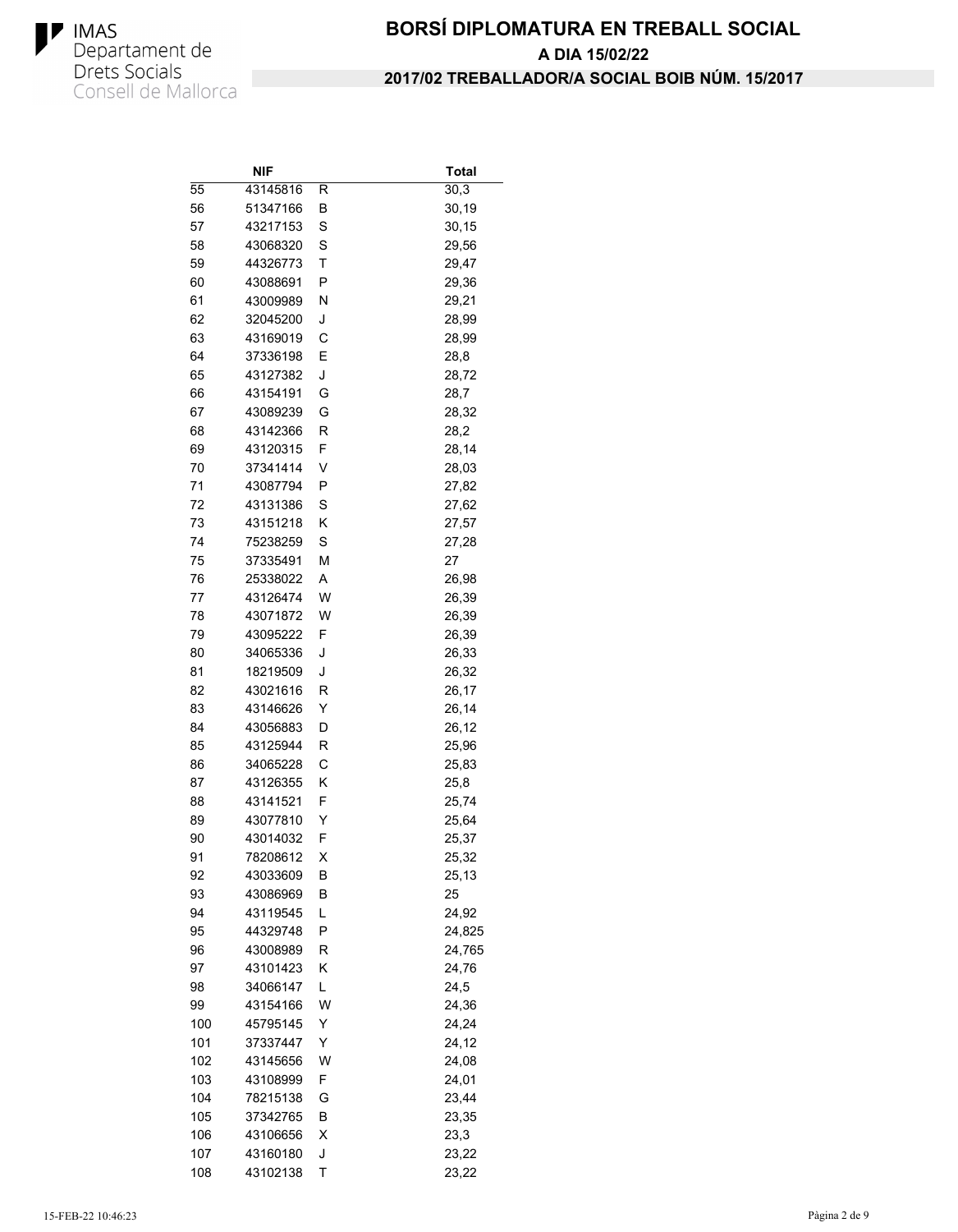

|     | NIF      |   | Total  |
|-----|----------|---|--------|
| 109 | 43113950 | J | 23,19  |
| 110 | 43106810 | Α | 23,08  |
| 111 | 26492533 | Y | 23,03  |
| 112 | 43182864 | L | 23,03  |
| 113 | 43145367 | N | 22,64  |
| 114 | 43131607 | Y | 22,54  |
| 115 | 43086879 | J | 22,5   |
| 116 | 43052288 | Ζ | 22,495 |
| 117 | 43146737 | W | 22,42  |
| 118 | 43144046 | W | 22,41  |
| 119 | 43100844 | V | 22,31  |
| 120 | 43107938 | G | 22,04  |
| 121 | 43135534 | T | 21,93  |
| 122 | 37337806 | С | 21,735 |
| 123 | 43125571 | L | 21,69  |
| 124 | 43084570 | G | 21,69  |
| 125 | 43016425 | P | 21,6   |
| 126 | 43098345 | W | 21,55  |
| 127 | 30959657 | R | 21,52  |
| 128 | 43037897 | Κ | 21,43  |
| 129 | 43145515 | E | 21,36  |
| 130 | 37342980 | L | 21,28  |
| 131 | 41516587 | Τ | 20,97  |
| 133 | 43121381 | S | 20,75  |
| 134 | 34068101 | н | 20,725 |
| 135 | 43003077 | Τ | 20,71  |
| 136 | 78215061 | L | 20,64  |
| 137 | 43123560 | D | 20,64  |
| 138 | 06231764 | Υ | 20,62  |
| 139 | 43107734 | F | 20,59  |
| 140 | 43156019 | S | 20,52  |
| 141 | 41497253 | D | 20,43  |
| 142 | 43123873 | T | 20,42  |
| 143 | 43075391 | W | 20,355 |
| 144 | 43137156 | Ν | 20,33  |
| 145 | 43176502 | М | 20,1   |
| 146 | 43152002 | Τ | 20,1   |
| 147 | 43092456 | R | 20,09  |
| 148 | 43107500 | Α | 20     |
| 149 | 43078063 | Y | 20     |
| 150 | 43062432 | S | 19,915 |
| 151 | 43139217 | Α | 19,89  |
| 152 | 15391333 | D | 19,85  |
| 153 | 43168237 | C | 19,8   |
| 154 | 46065188 | Υ | 19,48  |
| 155 | 25726732 | J | 19,45  |
| 156 | 43115951 | J | 19,24  |
| 157 | 37337490 | Α | 18,98  |
| 158 | 44329371 | Е | 18,89  |
| 159 | 43069756 | W | 18,83  |
| 160 | 37341745 | Α | 18,73  |
| 161 | 71216745 | М | 18,72  |
| 162 | 43094195 | S | 18,71  |
| 163 | 37340049 | D | 18,39  |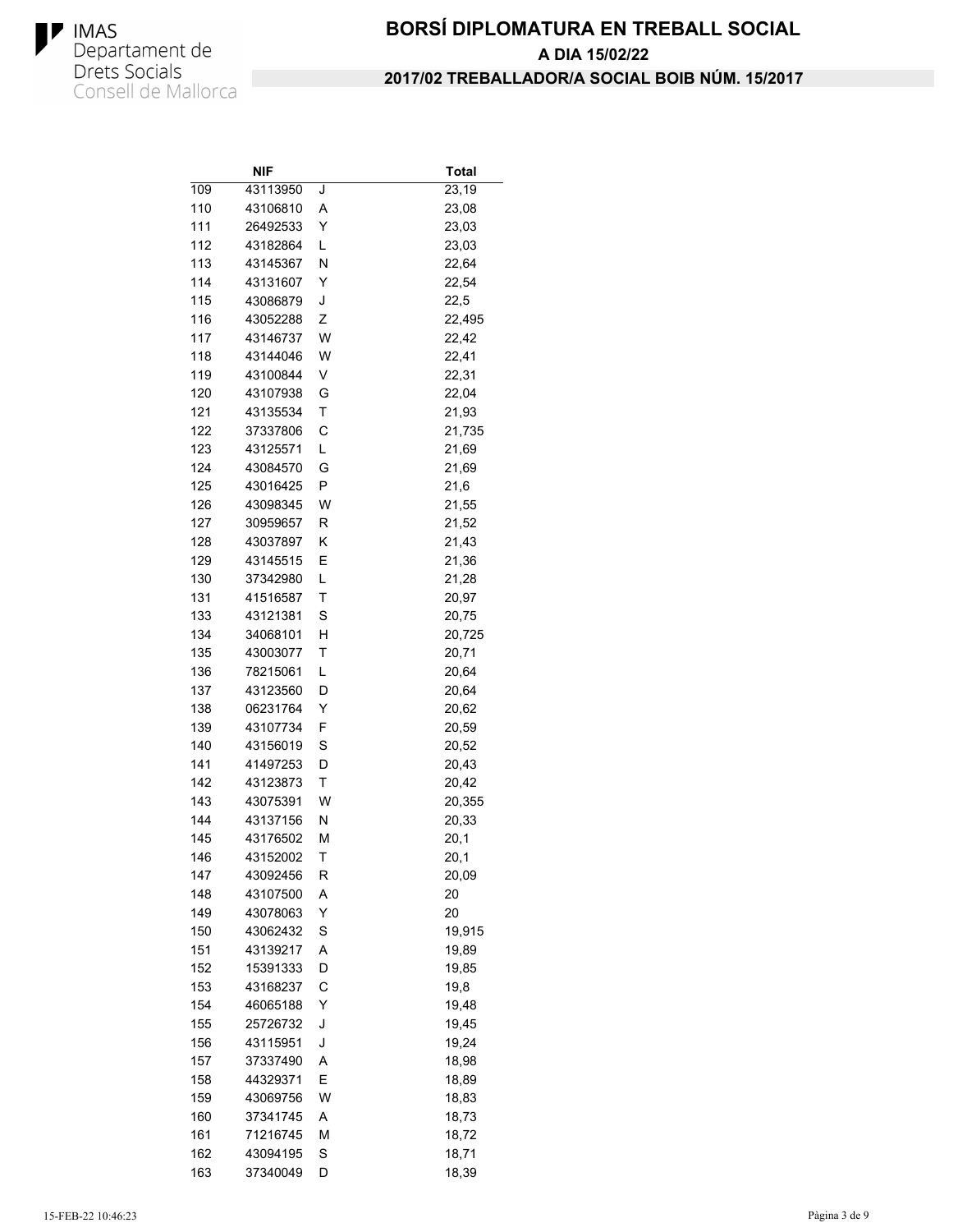

|     | NIF      |   | Total  |
|-----|----------|---|--------|
| 164 | 43145017 | F | 18,27  |
| 165 | 43064461 | С | 18,24  |
| 166 | 43026221 | Y | 18,23  |
| 167 | 77539644 | С | 18,23  |
| 168 | 43080051 | Q | 18,14  |
| 169 | 43079839 | В | 18,12  |
| 170 | 71664166 | F | 17,99  |
| 171 | 34068520 | т | 17,51  |
| 172 | 43122218 | R | 17,42  |
| 173 | 37335562 | F | 17,41  |
| 174 | 18215263 | Ε | 17,4   |
| 175 | 37339182 | Q | 17,15  |
| 176 | 43034692 | J | 17,075 |
| 177 | 43127864 | Ν | 17,06  |
| 178 | 43106933 | В | 16,95  |
| 179 | 43168765 | L | 16,95  |
| 180 | 18223315 | R | 16,83  |
| 181 | 78215761 | Y | 16,54  |
| 182 | 43178890 | R | 16,46  |
| 183 | 43057235 | Q | 16,305 |
| 184 | 18221868 | Α | 16,28  |
| 185 | 43106854 | R | 15,89  |
| 186 | 22578193 | J | 15,67  |
| 187 | 43112669 | С | 15,66  |
| 188 | X1734064 | W | 15,59  |
| 189 | 43183646 | L | 15,48  |
| 190 | 25169964 | Υ | 15,47  |
| 191 | 41541135 | F | 15,34  |
| 192 | 43038885 | С | 15,33  |
| 193 | 43691981 | Ρ | 15,31  |
| 194 | 78212662 | Ν | 15,27  |
| 195 | 41521577 | Ε | 15,2   |
| 196 | 43129365 | Н | 15,15  |
| 197 | 43169670 | G | 15,1   |
| 198 | 43014501 | Q | 15,045 |
| 199 | 43162882 | R | 14,98  |
| 200 | 43138220 | н | 14,89  |
| 201 | 43148299 | T | 14,89  |
| 202 | 43094446 | J | 14,66  |
| 203 | 43175291 | J | 14,55  |
| 204 | 43150705 | Ζ | 14,4   |
| 205 | 37337985 | S | 14,37  |
| 206 | 43153834 | S | 14,3   |
| 207 | 43186562 | Ζ | 14,15  |
| 208 | 43131620 | Г | 14,12  |
| 209 | 43069367 | G | 14,11  |
| 210 | 43130480 | Υ | 14,08  |
|     |          |   |        |
| 211 | 41541123 | н | 14,03  |
| 212 | 43088416 | D | 13,98  |
| 213 | 47254295 | J | 13,9   |
| 214 | 41518501 | М | 13,66  |
| 215 | 43144655 | J | 13,625 |
| 216 | 43143096 | н | 13,3   |
| 217 | 43090502 | W | 13,26  |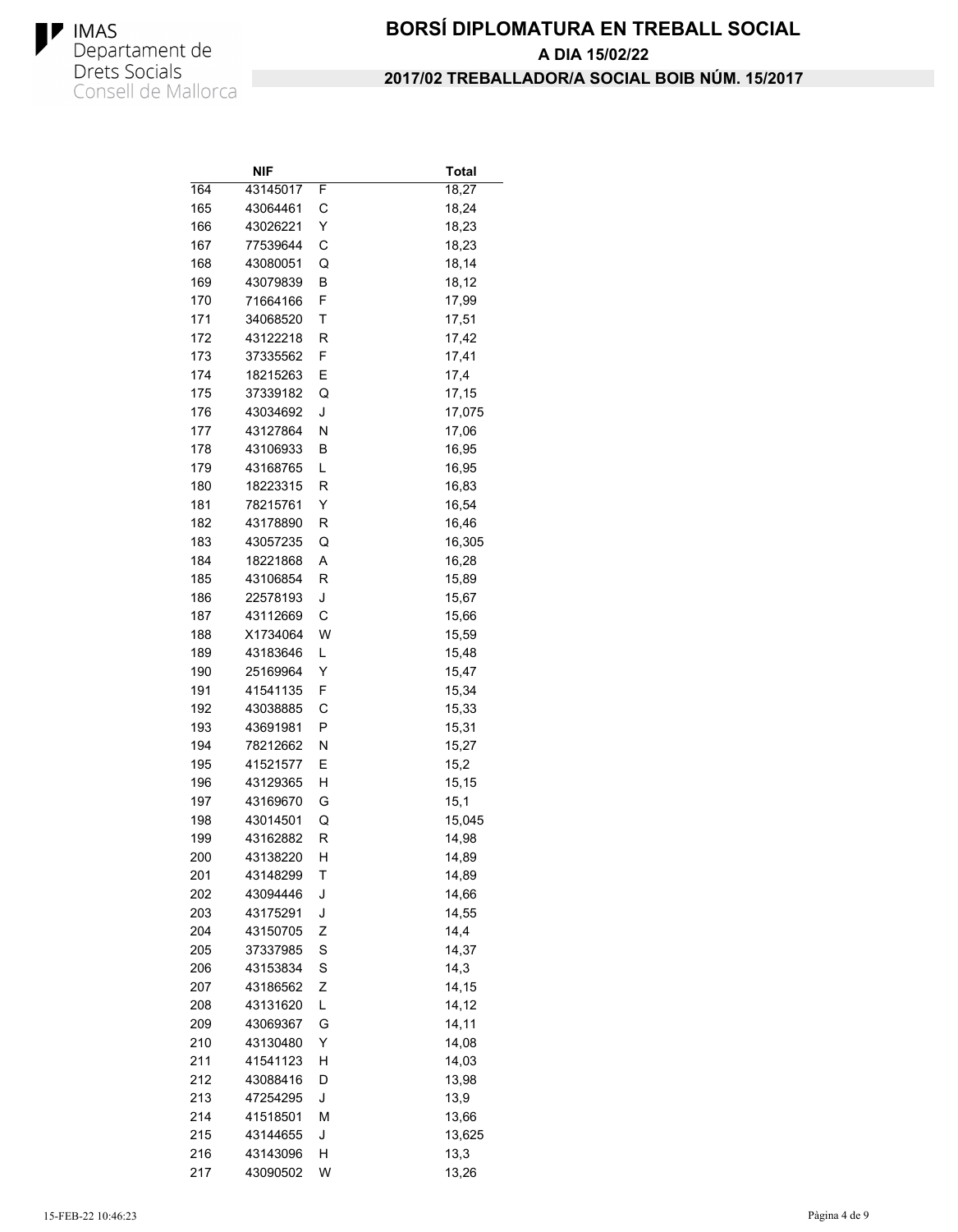

|     | NIF      |   | Total  |
|-----|----------|---|--------|
| 218 | 52575243 | Α | 13,16  |
| 219 | 43204707 | Ν | 13,14  |
| 220 | 43125916 | L | 13,12  |
| 221 | 43208933 | Y | 13,1   |
| 222 | 78214468 | R | 13     |
| 223 | 43023285 | Ζ | 12,99  |
| 224 | 46950644 | P | 12,93  |
| 225 | 43161733 | W | 12,85  |
| 226 | 43099000 | J | 12,78  |
| 227 | 21469198 | D | 12,725 |
| 228 | 43201967 | D | 12,7   |
| 229 | 43108729 | J | 12,61  |
| 230 | 37339418 | Ε | 12,16  |
| 231 | 43219792 | D | 11,9   |
| 232 | 43172306 | н | 11,89  |
| 233 | 43151356 | Κ | 11,86  |
| 234 | 43160127 | Υ | 11,86  |
| 235 | 43148474 | Ζ | 11,81  |
| 236 | 41520931 | C | 11,78  |
| 237 | 48976580 | N | 11,71  |
| 238 | 43159740 | X | 11,6   |
| 239 | 43124781 | В | 11,35  |
| 240 | 75257193 | C | 11,32  |
| 241 | 43173748 | В | 11,24  |
| 242 | 43163713 | G | 11,18  |
| 243 | 42997359 | D | 11,15  |
| 244 | 37337724 | F | 11,15  |
| 245 | 41519796 | Ν | 11,1   |
| 246 | 43130149 | C | 10,96  |
| 247 | 12404132 | W | 10,94  |
| 247 | 43075294 | C | 10,9   |
| 248 | 43157723 | V | 10,64  |
| 249 | 43186514 | Ν | 10,62  |
| 250 | 37338083 | Κ | 10,61  |
| 251 | 43159428 | C | 10,53  |
| 252 | 41521535 | Α | 10,355 |
| 253 | 48907446 | Q | 10,33  |
| 254 | 43167934 | Q | 10,13  |
| 255 | 42994069 | Ρ | 9,72   |
| 256 | 43103593 | Y | 9,71   |
| 257 | 43147826 | X | 9,65   |
| 258 | 43077049 | G | 9,62   |
| 259 | 43156081 | P | 9,41   |
| 260 | 43173741 | G | 9,17   |
| 261 | 41522977 | Г | 8,7    |
| 262 | 43122532 | Q | 8,61   |
| 263 | 36986782 | Ε | 8,5    |
| 264 | 44328866 | Τ | 8,48   |
| 265 | 41518989 | Χ | 8,45   |
| 266 | 41517463 | W | 8,44   |
| 267 | 43176764 | Ζ | 8,4    |
| 268 | 43196826 | С | 8,1    |
| 269 | 43178101 | V | 8,05   |
| 270 | X3723331 | Ε | 7,36   |
|     |          |   |        |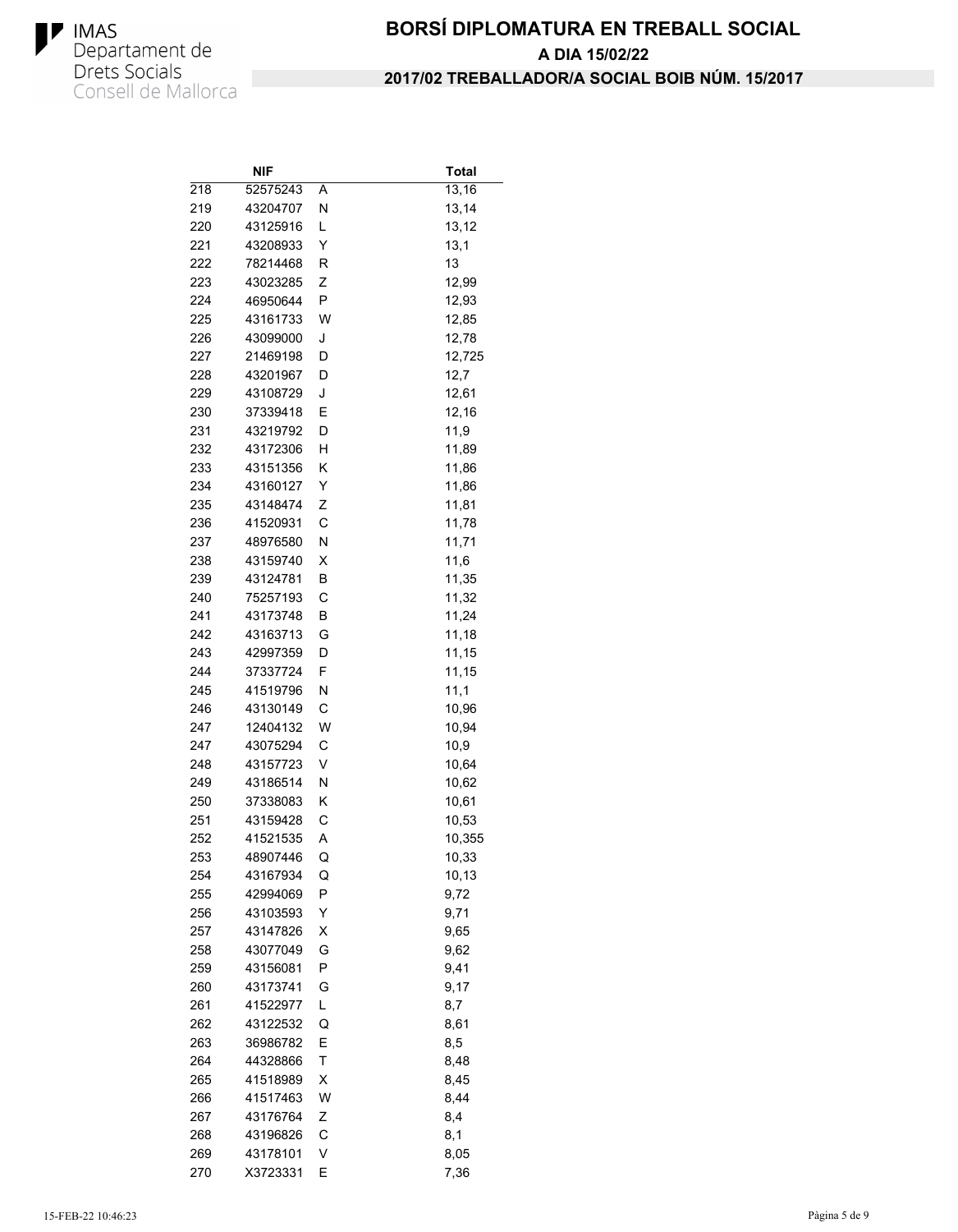

|            | NIF                  |        | Total      |
|------------|----------------------|--------|------------|
| 271        | 43194798             | Q      | 7,08       |
| 272        | 43160937             | В      | 7,05       |
| 273        | 43197038             | W      | 7,01       |
| 274        | 41538008             | Ρ      | 6,84       |
| 275        | 43110507             | С      | 6,7        |
| 276        | 78216189             | C      | 6,61       |
| 277        | 43182699             | S      | 6,59       |
| 278        | 43120206             | J      | 6,56       |
| 279        | 43122380             | W      | 6,48       |
| 280        | 43154593             | S      | 6,42       |
| 281        | 43176483             | D      | 6,39       |
| 282        | 43130942             | P      | 6,36       |
| 283        | 78220792             | Τ      | 6,23       |
| 284        | 43179988             | Η      | 6,03       |
| 285        | 43159287             | V      | 5,82       |
| 286        | 41521757             | Η      | 5,74       |
| 287        | 34068989             | D      | 5,67       |
| 288        | 43108110             | S      | 5,66       |
| 289        | 43149117             | J      | 5,65       |
| 290        | 41523065             | S      | 5,62       |
| 291        | 43168836             | Κ      | 5,59       |
| 292        | 78217281             | Ρ      | 5,42       |
| 293        | 43140796             | Н      | 5,34       |
| 294        | 43195665             | D      | 5,3        |
| 295        | 44326371             | Ν      | 5,22       |
| 296        | 43171962             | L      | 5,2        |
| 297        | 43138970             | D      | 5,05       |
| 298        | 43114398             | R      | 5,02       |
| 299        | 43187461             | Q      | 4,7        |
| 300        | 44511844             | J      | 4,5        |
| 301        | 78214518             | М      | 4,5        |
| 302        | 43160241             | М      | 4,26       |
| 303        | 41521665             | н      | 4,25       |
| 304        | 41535385             | F      | 4,24       |
| 305        | 43153171             | L      | 4,11       |
| 306        | 78208759             | L      | 3,985      |
| 307        | 43155004             | Ν      | 3,84       |
| 308        | 43077499             | ٧      | 3,81       |
| 309        | 78218053             | Κ      | 3,75       |
| 310        | 41571845             | Ν      | 3,7        |
| 311        | 43163997             |        |            |
|            |                      | N      | 3,64       |
| 312<br>313 | 43168891<br>43205734 | F      | 3,63       |
|            |                      | G      | 3,61       |
| 314        | 41539979             | R      | 3,5<br>3,5 |
| 315        | 43218440             | Ζ<br>A |            |
| 316        | 43070907             |        | 3,48       |
| 317        | 41523650             | W      | 3,42       |
| 318        | 43231804             | S      | 3,39       |
| 319        | 43209097             | D      | 3,3        |
| 320        | 38072770             | L      | 3,3        |
| 321        | 43218679             | Τ      | 3,24       |
| 322        | 41570445             | S      | 3,2        |
| 323        | 40535268             | E      | 3,17       |
| 324        | 43196659             | Ζ      | 3,15       |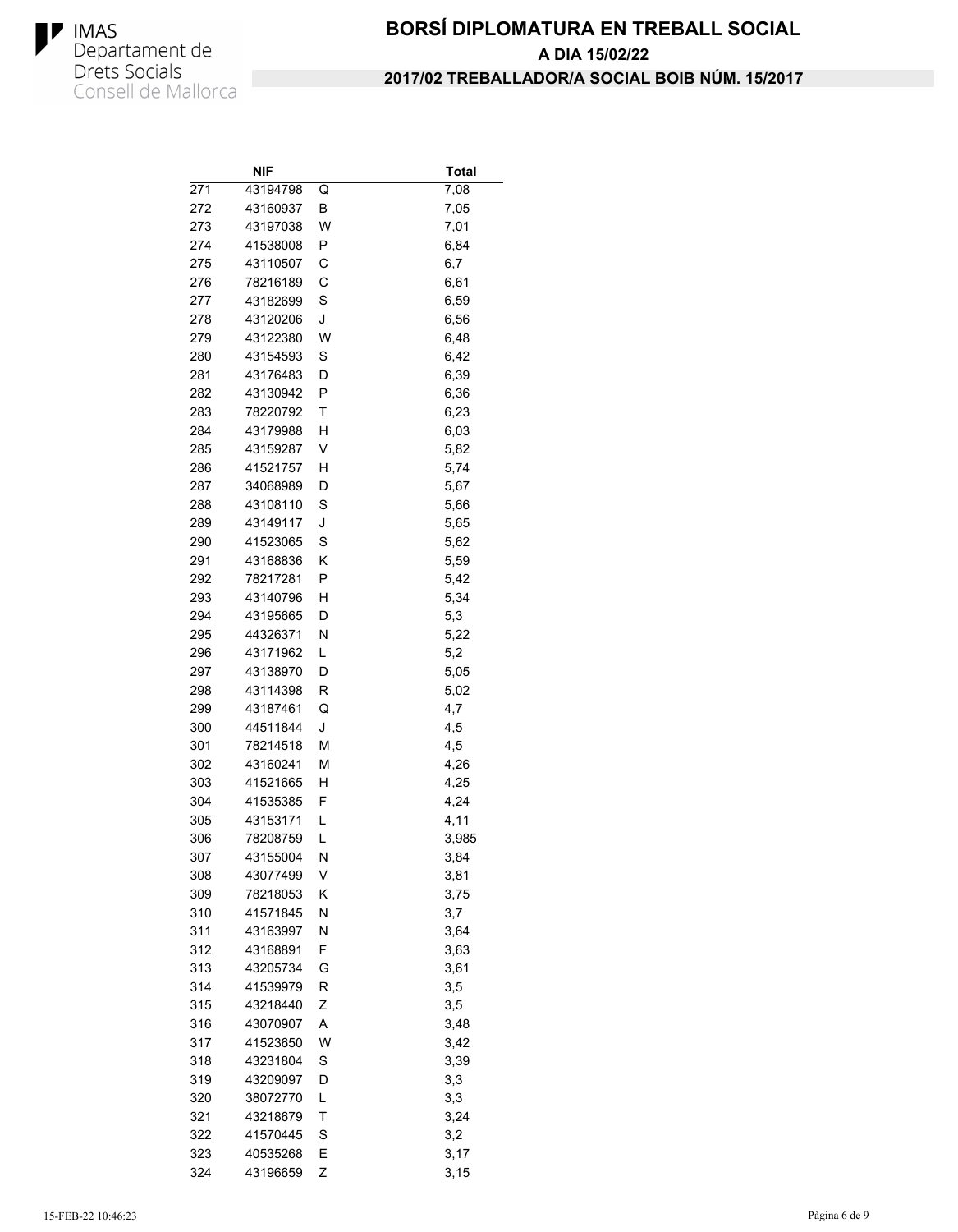

|            | NIF      |   | <b>Total</b> |
|------------|----------|---|--------------|
| 325        | 37340073 | Χ | 3,125        |
| 326        | 43146657 | Ζ | 3,11         |
| 327        | 43175149 | D | 3,1          |
| 328        | 43125074 | М | 3,08         |
| 329        | 43171556 | G | 3,06         |
| 330        | 41519799 | S | 3,05         |
| 331        | 20451408 | S | 2,99         |
| 332        | 43471405 | W | 2,82         |
| 333        | 43163782 | G | 2,775        |
| 334        | 43165237 | Χ | 2,74         |
| 335        | 41535112 | X | 2,72         |
| 336        | 43186269 | C | 2,71         |
| 337        | 45696069 | Ζ | 2,7          |
| 338        | 41524799 | R | 2,7          |
| 339        | 20491993 | М | 2,7          |
| 340        | 43209784 | Υ | 2,7          |
| 341        | 43199516 | L | 2,7          |
| 342        | 43212370 | Q | 2,68         |
| 343        | 43138308 | Ζ | 2,64         |
| 344        | 43187267 | Y | 2,62         |
| 345        | 41571417 | Κ | 2,5          |
| 346        | 43213407 | Η | 2,46         |
| 347        | 46976468 | Α | 2,44         |
| 348        | 41522287 | L | 2,43         |
| 349        | 43121501 | C | 2,42         |
| 350        | 41537886 | R | 2,42         |
| 351        | 41537170 | Κ | 2,41         |
| 352        | 43171400 | D | 2,4          |
| 353        | 46120725 | Κ | 2,35         |
| 354        | 43199377 | Н | 2,31         |
| 355        | 78220224 | F | 2,3          |
| 356        | 50098884 | P | 2,25         |
| 357        | 43165216 | Ν | 2,16         |
| 358        | 41573078 | Α | 2,12         |
| 359        | 43163343 | W | 2,1          |
| 360        | 43106926 | G | 2,03         |
| 361        | 43167332 | Ν | 2,02         |
| 362        | 43092197 | Н | 1,97         |
| 363        | 43206333 | м | 1,91         |
| 364        | 43200891 | Ζ | 1,9          |
| 365        | 43199167 | S | 1,9          |
| 366        | 43075836 | Χ | 1,82         |
| 367        | 43210425 | A | 1,81         |
| 368        | 43218044 | D | 1,8          |
| 369        | 43202022 | Η | 1,79         |
| 370        | 43219276 | E | 1,75         |
| 371        | 41515275 | Ε | 1,74         |
| 372        | 43217970 | G | 1,72         |
| 373        | 43142087 | Κ | 1,72         |
| 374        | 43164703 | M | 1,66         |
| 375        | 43200660 | J | 1,66         |
|            | 43217386 | н |              |
| 376<br>377 | 43195448 |   | 1,65         |
|            |          | Ε | 1,65         |
| 378        | 43156819 | Χ | 1,6          |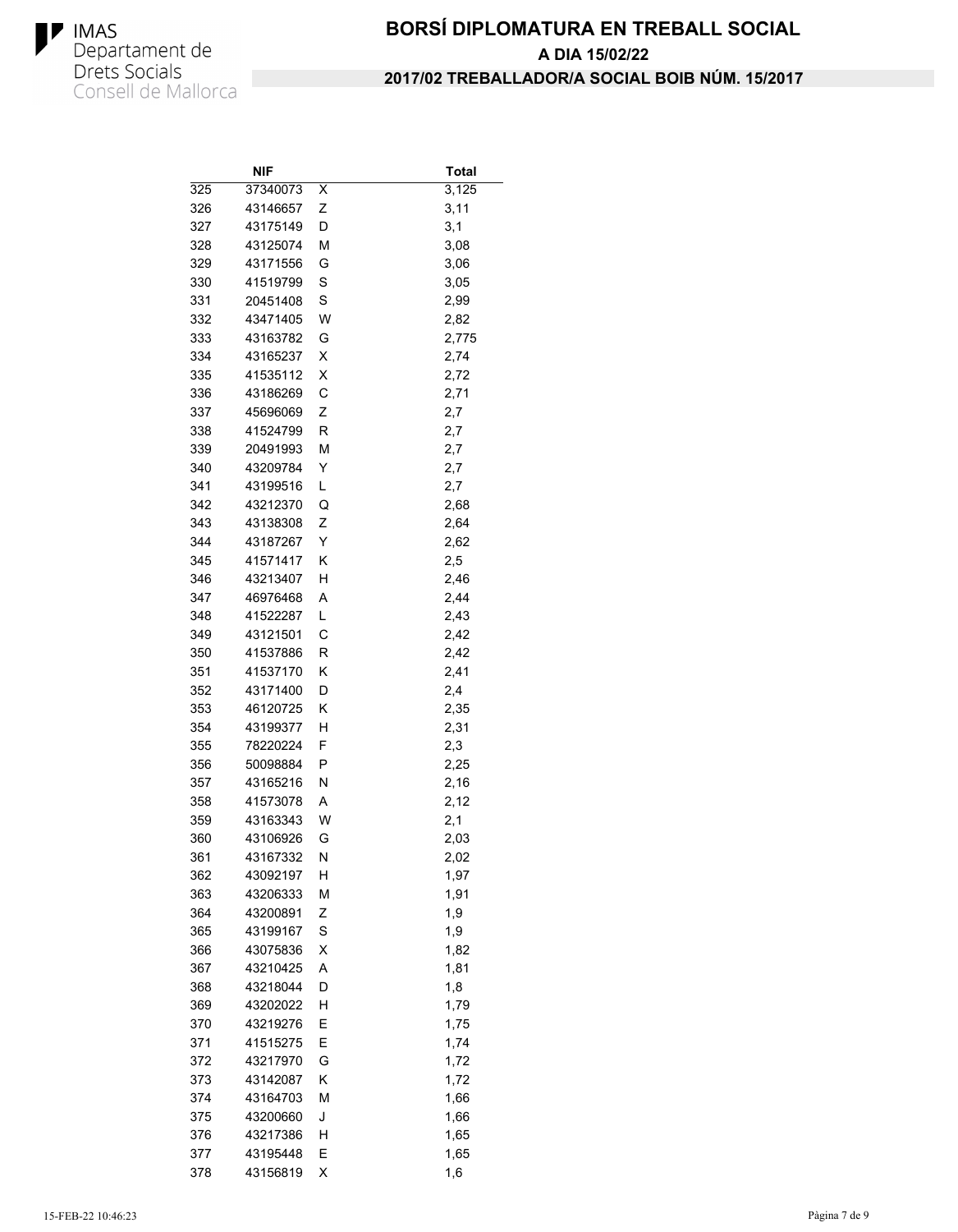

|     | NIF      |   | Total |
|-----|----------|---|-------|
| 379 | 44326906 | н | 1,57  |
| 380 | 43221707 | S | 1,55  |
| 381 | 21684173 | A | 1,52  |
| 382 | 43207076 | Ν | 1,51  |
| 383 | 43190937 | L | 1,51  |
| 384 | 78219738 | G | 1,51  |
| 385 | 41539765 | V | 1,5   |
| 386 | 44092768 | С | 1,5   |
| 387 | 43199929 | н | 1,5   |
| 388 | 43230692 | F | 1,5   |
| 389 | 43172723 | κ | 1,5   |
| 390 | 41540616 | V | 1,5   |
| 391 | 43189027 | н | 1,5   |
| 392 | 43183243 | F | 1,5   |
| 393 | 41522405 | Ε | 1,5   |
| 394 | 43206106 | Ρ | 1,5   |
| 395 | 43199045 | Ρ | 1,5   |
| 396 | 41543070 | х | 1,5   |
| 397 | 43176657 | Ε | 1,39  |
| 398 | 37342583 | J | 1,12  |
| 399 | 43096762 | Y | 1,06  |
| 400 | 41584352 | F | 1     |
| 401 | 52598788 | L | ,56   |
| 402 | 43158548 | Ζ | ,4    |
| 403 | 41536738 | Α | ,38   |
| 404 | 43079917 | С | ,25   |
| 405 | 43120760 | S | 2,    |
| 406 | 43199944 | х | ,2    |
| 407 | 43170581 | н | 0     |
| 408 | 43136242 | н | 0     |
| 409 | 78220712 | Ν | 0     |
| 410 | 47384664 | н | 0     |
| 411 | 43047232 | н | 35,92 |
| 412 | 34069893 | Q | 33,04 |
| 413 | 43103662 | Υ | 29,59 |
| 414 | 43068011 | М | 29,1  |
| 415 | 18226282 | R | 28,68 |
| 416 | 43093830 | Н | 27,5  |
| 417 | 41523368 | L | 27,04 |
| 418 | 78216953 | W | 26,68 |
| 419 | 43116949 | Ε | 26,6  |
| 420 | 43149302 | Ζ | 26,53 |
| 421 | 78214006 | Ε | 25,92 |
| 422 | 37337965 | Н | 23,83 |
| 423 | 43076027 | ٧ | 23,9  |
| 424 | 43152682 | J | 21,61 |
| 425 | 34066611 | Τ | 21,48 |
| 426 | 43159098 | N | 21,2  |
| 427 | 43179104 | Ρ | 21,41 |
| 428 | 43154500 | Ζ | 20,6  |
| 429 | 50444974 | V | 21,96 |
| 430 | 43125315 | Q | 18,95 |
| 431 | 21428147 | J | 40,45 |
| 432 | 42961075 | L | 26,09 |
|     |          |   |       |